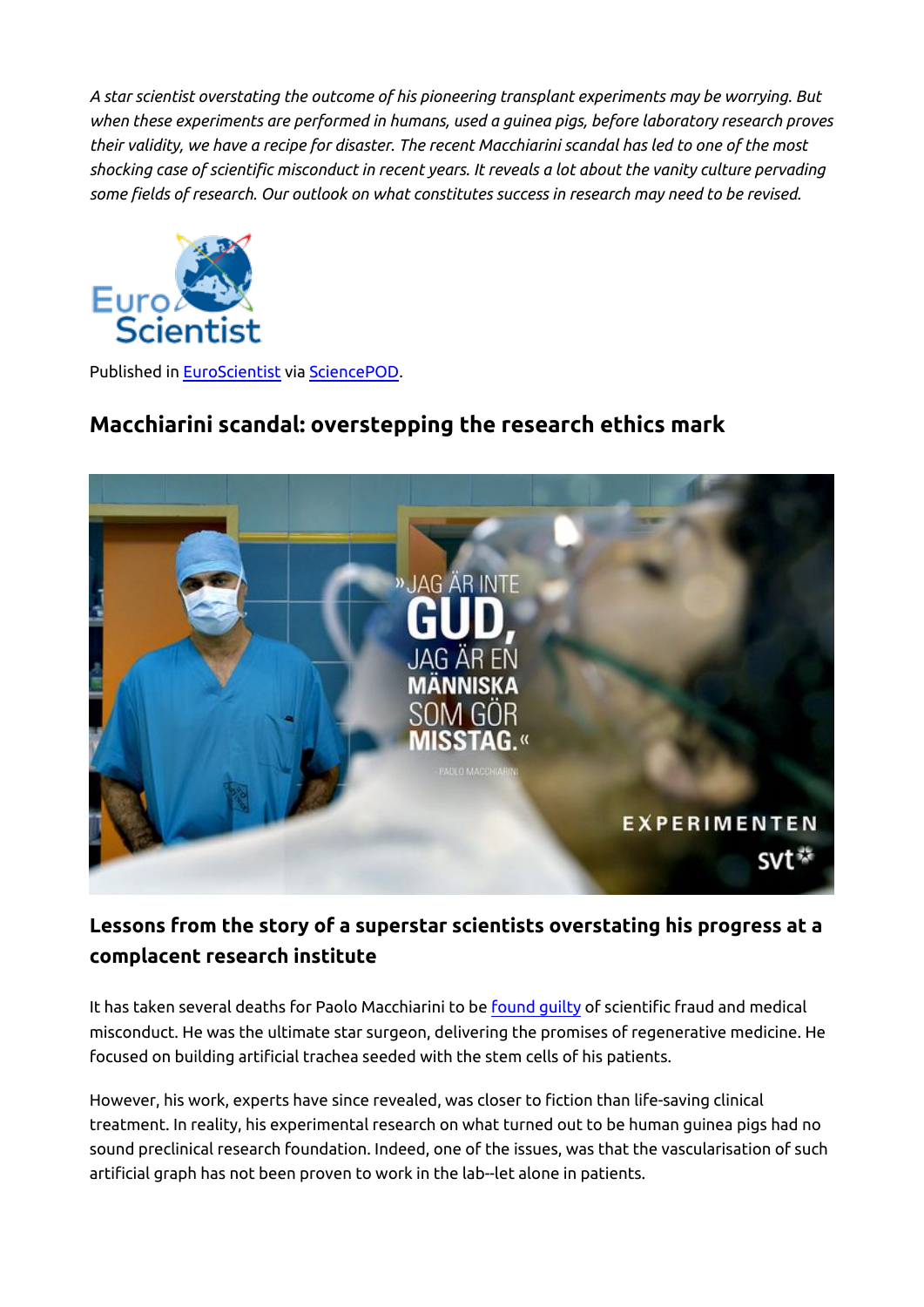To save or prolong life in the absence of any alternative treatment could have made such transplants medically acceptable. The trouble is that the life of the three patients transplanted in 2011 and 2012 at the Karolinska Institute Hospital was under no immediate threat. Two of the three have since died. And there were five other additional transplant of this kind, among others, at the Kuban State Medical University in Krasnodar, Russia.

If we give Macchiarini the benefit of the doubt, his intentions to treat patients were good. At least in principle. Except, that he had not fully been open and transparent about his academic and clinical track record, when the Karolinska Institute recruited him. Nor, did he strictly follow the expected good practice of both research and medical standards when he designed his new treatment of trachea regeneration and transplantation.

## **Vanity culture**

The vanity culture pervading research can partly help explain what happened; even if it does not absolve the researcher. Macchiarini appears driven by a motivation similar to that early scientific pioneers who experimented on themselves. Except, that he experimented on other people. And he did so without a sufficient evidence base from prior research to legitimately and ethically support his work. He simply overstepped the research ethics mark.

He wanted to go jump ahead, directly experimenting with patients. He had an ego that was a little too keen on receiving the media exposure. A star scientist, like few others. In the end, it was a TV programme, called [The Experiments](http://www.svt.se/dokument-inifran/experimenten-stjarnkirurgen) aired in January 2016 by the Swedish public broadcaster SVT, that triggered his downfall in March 2016.

The scientific community's own safety nets had not been sufficient to stop him, despite the presence of repeated [red flags](http://www.sciencemag.org/news/2016/09/another-scathing-report-causes-more-eminent-heads-roll-macchiarini-scandal) from colleagues and [reviewers](http://retractionwatch.com/category/by-author/paolo-macchiarini/).

Now, his personal responsibility is not to be excluded. But, clearly, the Macchiarini scandal has revealed the responsibility of [his institution too.](ttp://ki.se/sites/default/files/karolinska_institutet_and_the_macchiarini_case_summary_in_english_and_swedish.pdf) Its [appetite for the positive publicity](https://www.timeshighereducation.com/news/karolinska-institute-scandal-systemic-failures-or-individual-errors) associated with Macchiarini's pioneering treatment is not to be underestimated.

## **Fast-tracked translational research**

This scandal debunks a number of myths, reversing the stereotypes between Northern and Southern Europe. It opposes a scientists originally from Italy whose career progressed tremendously as he was working in Sweden, at one the most prestigious Universities in Europe. This happened, of all places, in a country which epitomises the Scandinavian sense of [transparency and trustworthiness.](http://www.nature.com/news/culture-of-silence-and-nonchalance-protected-disgraced-trachea-surgeon-updated-1.20533) And yet, had Macchiarini stayed in his own country, he would, arguably, have been found out sooner. As he had previously been banned from being recruited as a professor in an Italian university.

What the Macchiarini scandal also reveals is that the [culture of research](http://ki.se/en/news/macchiarini) at the Karolinska Institute was such, that the pressure to translate clinical research into actual treatment has had some [serious](http://www.sciencemag.org/news/2016/09/another-scathing-report-causes-more-eminent-heads-roll-macchiarini-scandal) [consequences.](http://www.sciencemag.org/news/2016/09/another-scathing-report-causes-more-eminent-heads-roll-macchiarini-scandal) One the of reports published in the wake of the scandal, known as the Heckscher report, denounced Karolinska's "fixation on excellence" and a "[nonchalant attitude towards](http://www.nature.com/news/culture-of-silence-and-nonchalance-protected-disgraced-trachea-surgeon-updated-1.20533) [regulations"](http://www.nature.com/news/culture-of-silence-and-nonchalance-protected-disgraced-trachea-surgeon-updated-1.20533).